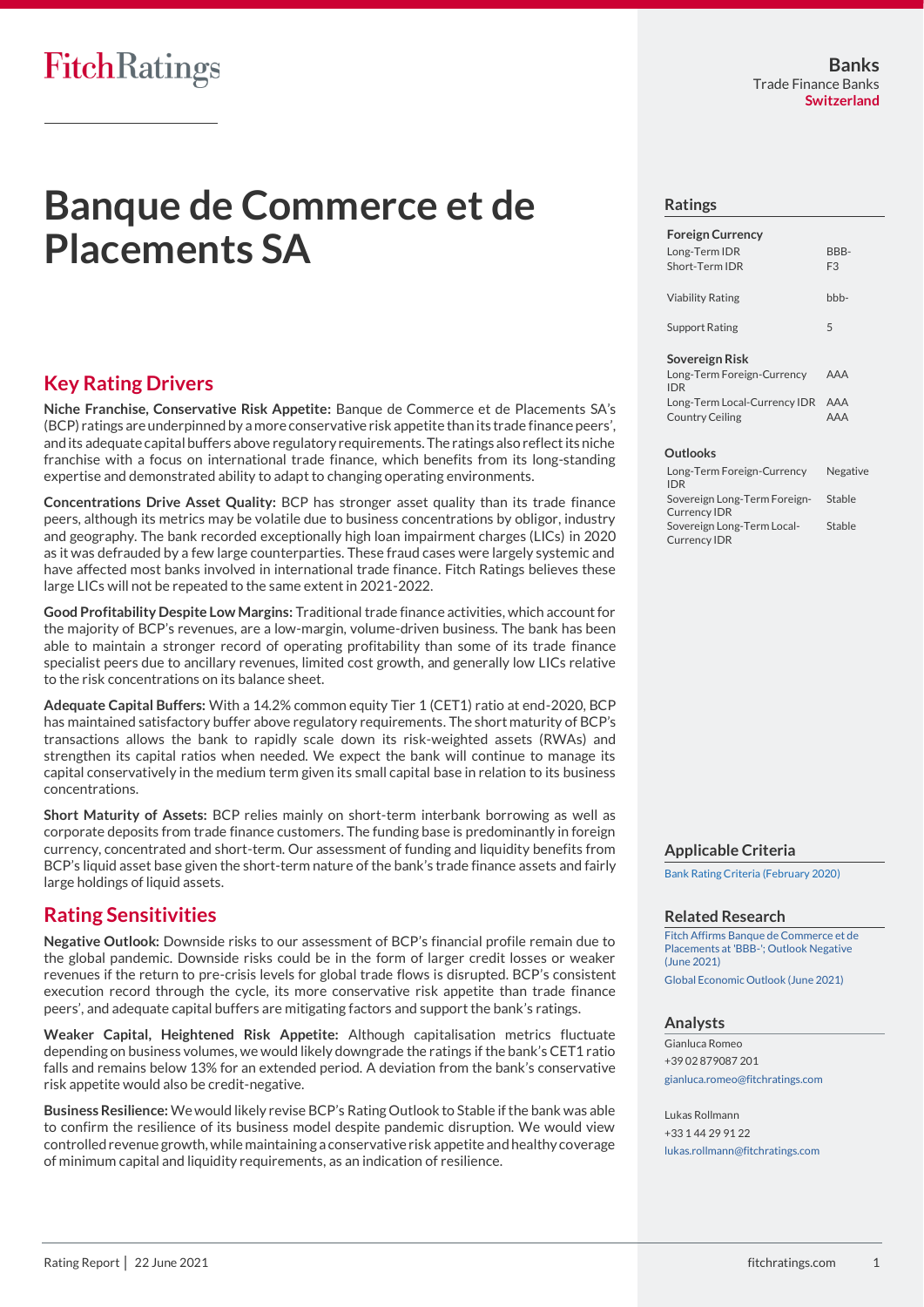## **Ratings Navigator**



## **Significant Changes and Latest Developments**

## **Downside Risks Remain for Bank's Operating Environment**

Our assessment of BCP's operating environment reflects the bank's exposure to potentially more volatile emerging and frontier markets, which induces increased levels of operational risk for the bank. We believe there is continued downside risk although BCP benefits from being incorporated and supervised in Switzerland.

Prospects for a recovery in world trade have improved as merchandise trade expanded more rapidly than expected in 2H20 owing to major government policy interventions. WTO estimates the volume of merchandise trade will increase at a high single digit rate in 2021 after having fallen by about 5% in 2020. A recovery to pre-pandemic levels will depend on the pandemic, however, and risks remain tilted to the downside as weakened public finances and political risk continue to affect several countries in which BCP operates.

|   | <b>Bar Chart Legend</b>                   |             |  |  |  |  |  |  |  |  |
|---|-------------------------------------------|-------------|--|--|--|--|--|--|--|--|
|   | Vertical bars - VR range of Rating Factor |             |  |  |  |  |  |  |  |  |
|   | Bar Colors - Influence on final VR        |             |  |  |  |  |  |  |  |  |
|   | Higher influence                          |             |  |  |  |  |  |  |  |  |
|   | Moderate influence                        |             |  |  |  |  |  |  |  |  |
|   | Lower influence                           |             |  |  |  |  |  |  |  |  |
|   | Bar Arrows – Rating Factor Outlook        |             |  |  |  |  |  |  |  |  |
| 介 | Positive<br>Negative<br>ſſ                |             |  |  |  |  |  |  |  |  |
| ⇕ | Evolving                                  | Stable<br>▭ |  |  |  |  |  |  |  |  |

## **Navigator Peer Comparison**

| Peer Group Summary                               | Operating<br>Environment | Company<br>Profile | <b>M</b> anagement<br>& Strategy |      | <b>Risk Appetite Asset Quality</b> | Earnings &<br>Profitability | Capitalisation<br>& Leverage | Fundina &<br>Liquidit y | Viability<br>Rating |
|--------------------------------------------------|--------------------------|--------------------|----------------------------------|------|------------------------------------|-----------------------------|------------------------------|-------------------------|---------------------|
| Banque de Commerce et de Placements SA           | bbb+                     | bb+                | bbb-                             | bbb- | bb+                                | bb                          | bbb-                         | bb+                     | bbb-                |
| Arap Turk Bankasi A.S.                           |                          | $b+$               | $b+$                             | b+   | $b+$                               | $b+$                        | b+                           |                         | $b+$                |
| Banca UBAE S.p.A.                                | bb                       | $p+$               | $b+$                             | b+   |                                    |                             | $b+$                         | bb-                     | $b+$                |
| FIMBank p.l.c.                                   | $bb+$                    | $b+$               | $b+$                             | b+   |                                    | n-                          |                              | bb-                     | $\mathbf b$         |
| Union de Banques Arabes et Francaises - U.B.A.F. | bbb-                     | bb-                | bb                               | bb   | bb-                                | b-                          | bb-                          | bb+                     | bb-                 |

Source: Fitch Ratings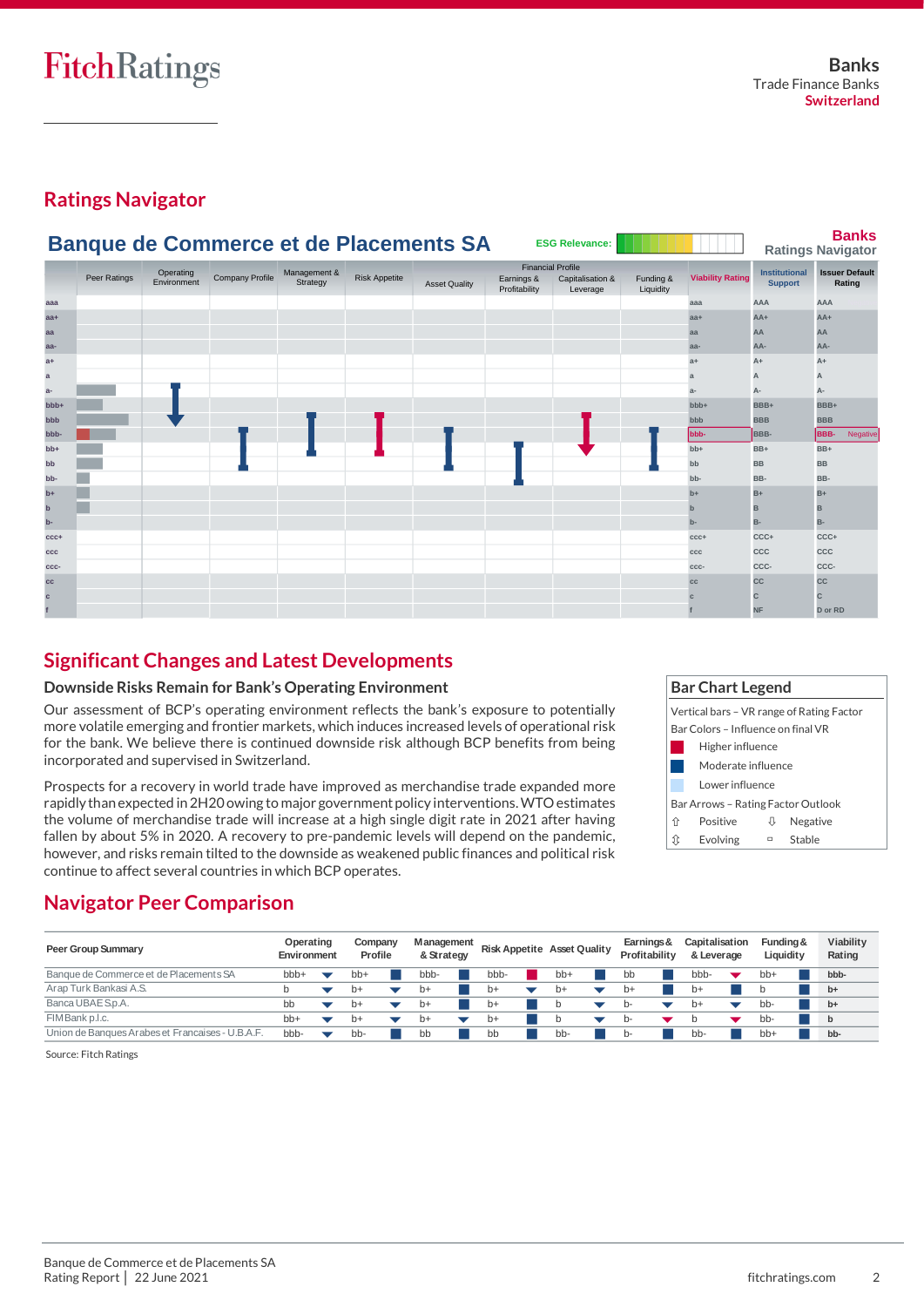## **Company Summary and Key Qualitative Assessment**

## **Niche Commodity Trade Finance Franchise**

Geneva-based BCP has a niche franchise in commodity trade finance and focuses on traditional trade finance transactions such as import-and-export letters of credit and market guarantees. BCP's transactions mainly involve oil and derivatives, metals and soft commodities to a lesser extent. The bank's highly experienced staff, nimble operations and well-established relationships with large Swiss commodity traders are key competitive advantages over larger universal banks. BCP generated annual volumes of about CHF28 billion over the past three years and maintained healthy deal flow throughout 2020, despite the pandemic.

The bank generates a significant portion of revenues from ancillary businesses. It has a small wealth management franchise with particular expertise in emerging-market fixed-income investments. The treasury operation is run as a profit centre by the bank with small positiontaking in foreign exchange and rates.

## **Experienced Management, Consistent Strategy**

BCP's management team comprises seasoned trade finance professionals, and we view management quality as a strength for BCP's ratings. We believe high risks inherent in the bank's business model with operations in some very challenging markets are partly offset by the management team's experience in the sector. The strategy is based on organic growth with existing customers and in commodities and transaction types where BCP has established expertise. The bank quickly adapts its country limit framework as risks emerge.

BCP's corporate governance is sound and provides reasonable protection for creditors' interests. It is jointly owned by Borak SA (69%, not rated), a Swiss holding company related to the Turkish Karamehmet family, and by Yapi ve Kredi Bankasi A.S. (YKB, 31%, B+/Negative) a Turkish bank in which Koç Holding, the largest Turkish industrial conglomerate, is the majority shareholder. There appears to be a clear distinction between the owners and the management of day-to-day operations.

## **Conservative Risk Appetite Relative to Business Risks**

Prudent underwriting standards have ensured good asset quality metrics historically, although the nature of trade finance activities means that single-name concentration is high and individual impairment cases can be large. Underwriting standards are supported by BCP's transaction structures and policies and procedures, and by the bank's proactive behaviour in tightening standards when countries, commodity prices or industries become volatile.

Operational risk is a recurring component of trade finance activities, more so than in retail and commercial banking. BCP has historically been prompt in addressing instances of non-payment or fraudulent or missing documentation. For 2020 fraud cases specifically, BCP's legal and compliance team quickly resorted to arbitration procedures or filed criminal complaints to recoup its losses.

## **Average Exposure to Market Risks**

BCP's exposure to market risk is average and mainly stems from foreign exchange (FX) and interest rate risks. BCP hedges its income due to trade activities being denominated in US dollars and euros while expenses are denominated in Swiss francs. Exposure to structural interest rate risk is moderate and mainly stems from BCP's treasury portfolio.

BCP also has a small proprietary FX and fixed-income trading activity alongside asset and liability management operations within its treasury department. This proprietary trading operation is meant to support earnings and consists in position-taking on G10 and emergingmarket currencies and emerging-market sovereign and bank bonds. The bank runs these operations within conservative limits and actual losses from proprietary trading have historically been limited.

**Trade Finance Volumes**



Source: Fitch Ratings, BCP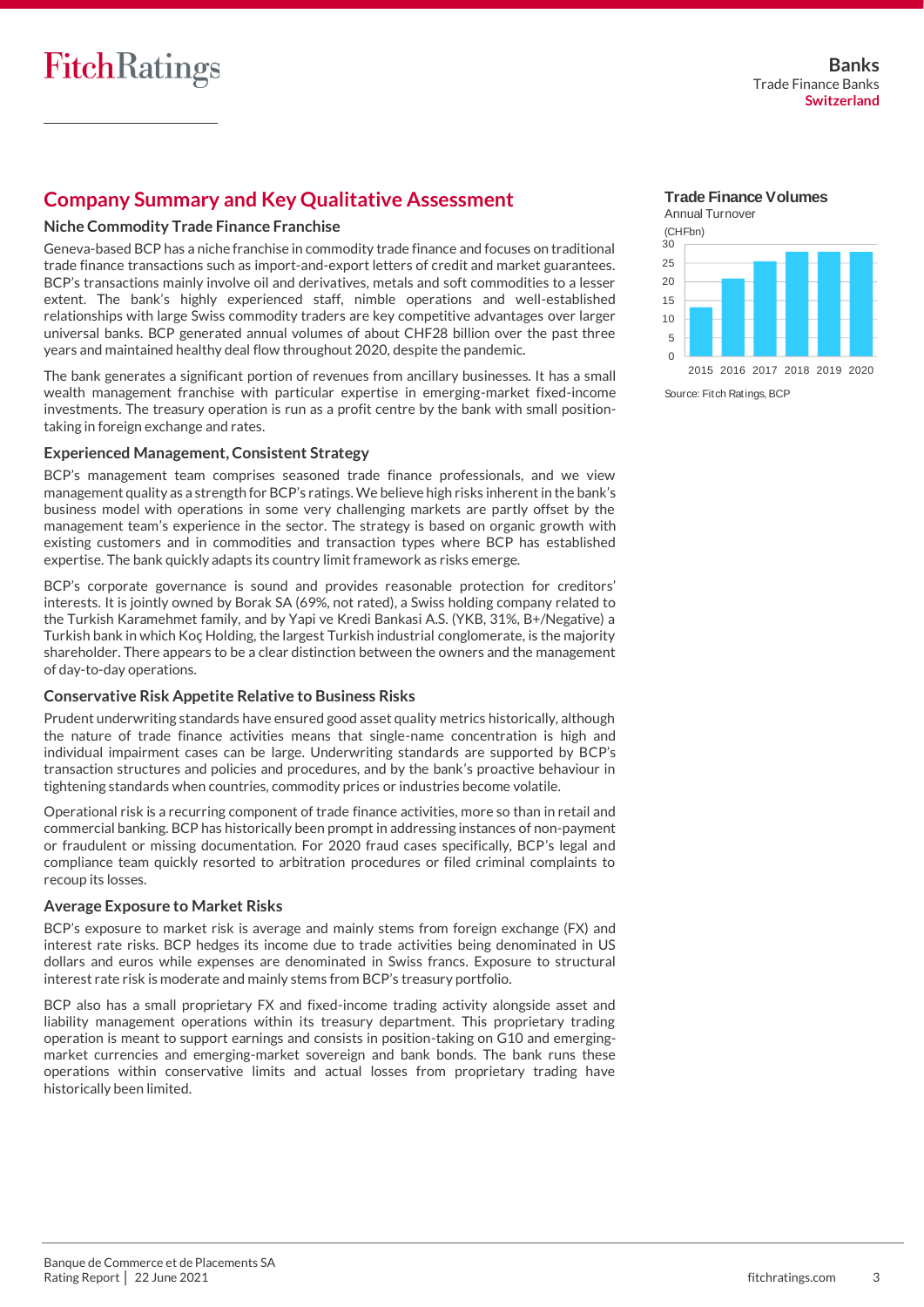## **Summary Financials and Key Ratios**

|                                             | 31 Dec 20                |                          | 31 Dec 19                | 31 Dec 18                | 31 Dec 17                |
|---------------------------------------------|--------------------------|--------------------------|--------------------------|--------------------------|--------------------------|
|                                             | Year end                 | Year end                 | Year end                 | Year end                 | Year end                 |
|                                             | (USDm)                   | (CHFm)                   | (CHFm)                   | (CHFm)                   | (CHFm)                   |
|                                             | Audited -<br>unqualified | Audited -<br>unqualified | Audited -<br>unqualified | Audited -<br>unqualified | Audited -<br>unqualified |
| Summary income statement                    |                          |                          |                          |                          |                          |
| Net interest and dividend income            | 42                       | 37.0                     | 43.5                     | 49.5                     | 43.2                     |
| Net fees and commissions                    | 51                       | 45.0                     | 47.2                     | 66.4                     | 78.5                     |
| Other operating income                      | $\overline{4}$           | 3.6                      | $-0.5$                   | $-1.8$                   | 5.5                      |
| Total operating income                      | 96                       | 85.6                     | 90.2                     | 114.1                    | 127.2                    |
| Operating costs                             | 56                       | 50.1                     | 50.9                     | 50.3                     | 48.6                     |
| Pre-impairment operating profit             | 40                       | 35.5                     | 39.3                     | 63.8                     | 78.6                     |
| Loan and other impairment charges           | 54                       | 47.8                     | 8.5                      | 14.4                     | 36.3                     |
| Operating profit                            | $-14$                    | $-12.3$                  | 30.8                     | 49.4                     | 42.3                     |
| Other non-operating items (net)             | 23                       | 20.3                     | 10.6                     | $-8.4$                   | $-9.9$                   |
| Tax                                         | 3                        | 2.6                      | 9.9                      | 9.4                      | 3.1                      |
| Net income                                  | 6                        | 5.4                      | 31.5                     | 31.6                     | 29.3                     |
| Other comprehensive income                  | n.a.                     | n.a.                     | n.a.                     | n.a.                     | n.a.                     |
| Fitch comprehensive income                  | 6                        | 5.4                      | 31.5                     | 31.6                     | 29.3                     |
| Summary balance sheet                       |                          |                          |                          |                          |                          |
| Assets                                      |                          |                          |                          |                          |                          |
| Gross Ioans                                 | 2,259                    | 2,010.4                  | 1,931.1                  | 1,865.2                  | 1,745.0                  |
| - of which impaired                         | 56                       | 49.8                     | 54.4                     | 67.4                     | 56.7                     |
| Loan loss allowances                        | 25                       | 22.1                     | 48.7                     | 57.8                     | 44.6                     |
| Net loans                                   | 2,234                    | 1,988.3                  | 1,882.4                  | 1,807.4                  | 1,700.4                  |
| Interbank                                   | 858                      | 763.6                    | 725.6                    | 992.3                    | 1,100.2                  |
| Derivatives                                 | 6                        | 5.1                      | 5.5                      | 3.6                      | 5.8                      |
| Other securities and earning assets         | 397                      | 353.5                    | 318.4                    | 305.0                    | 263.4                    |
| Total earning assets                        | 3,496                    | 3,110.5                  | 2,931.9                  | 3,108.3                  | 3,069.8                  |
| Cash and due from banks                     | 382                      | 339.9                    | 343.4                    | 510.7                    | 2,194.8                  |
| Other assets                                | 34                       | 29.9                     | 19.2                     | 13.9                     | 11.3                     |
| Total assets                                | 3,911                    | 3,480.3                  | 3,294.5                  | 3,632.9                  | 5,275.9                  |
| <b>Liabilities</b>                          |                          |                          |                          |                          |                          |
| Customer deposits                           | 1,725                    | 1,534.8                  | 1,055.2                  | 1,248.3                  | 1,593.2                  |
| Interbank and other short-term funding      | 1,582                    | 1,407.9                  | 1,671.9                  | 1,831.9                  | 3,162.7                  |
| Other long-term funding                     | n.a.                     | n.a.                     | n.a.                     | n.a.                     | n.a.                     |
| Trading liabilities and derivatives         | 6                        | 5.0                      | 4.0                      | 3.9                      | 4.4                      |
| Total funding                               | 3,313                    | 2,947.7                  | 2,731.1                  | 3,084.1                  | 4,760.3                  |
| Other liabilities                           | 24                       | 21.2                     | 27.4                     | 41.4                     | 36.8                     |
| Preference shares and hybrid capital        | n.a.                     | n.a.                     | n.a.                     | n.a.                     | n.a.                     |
| Total equity                                | 575                      | 511.4                    | 536.0                    | 507.4                    | 478.8                    |
| Total liabilities and equity                | 3,911                    | 3,480.3                  | 3,294.5                  | 3,632.9                  | 5,275.9                  |
| Exchange rate                               |                          | $USD1 =$<br>CHF0.88985   | $USD1 =$<br>CHF0.97165   | $USD1 =$<br>CHF0.9811    | $USD1 =$<br>CHF0.9758    |
| Source: Fitch Ratings, Fitch Solutions, BCP |                          |                          |                          |                          |                          |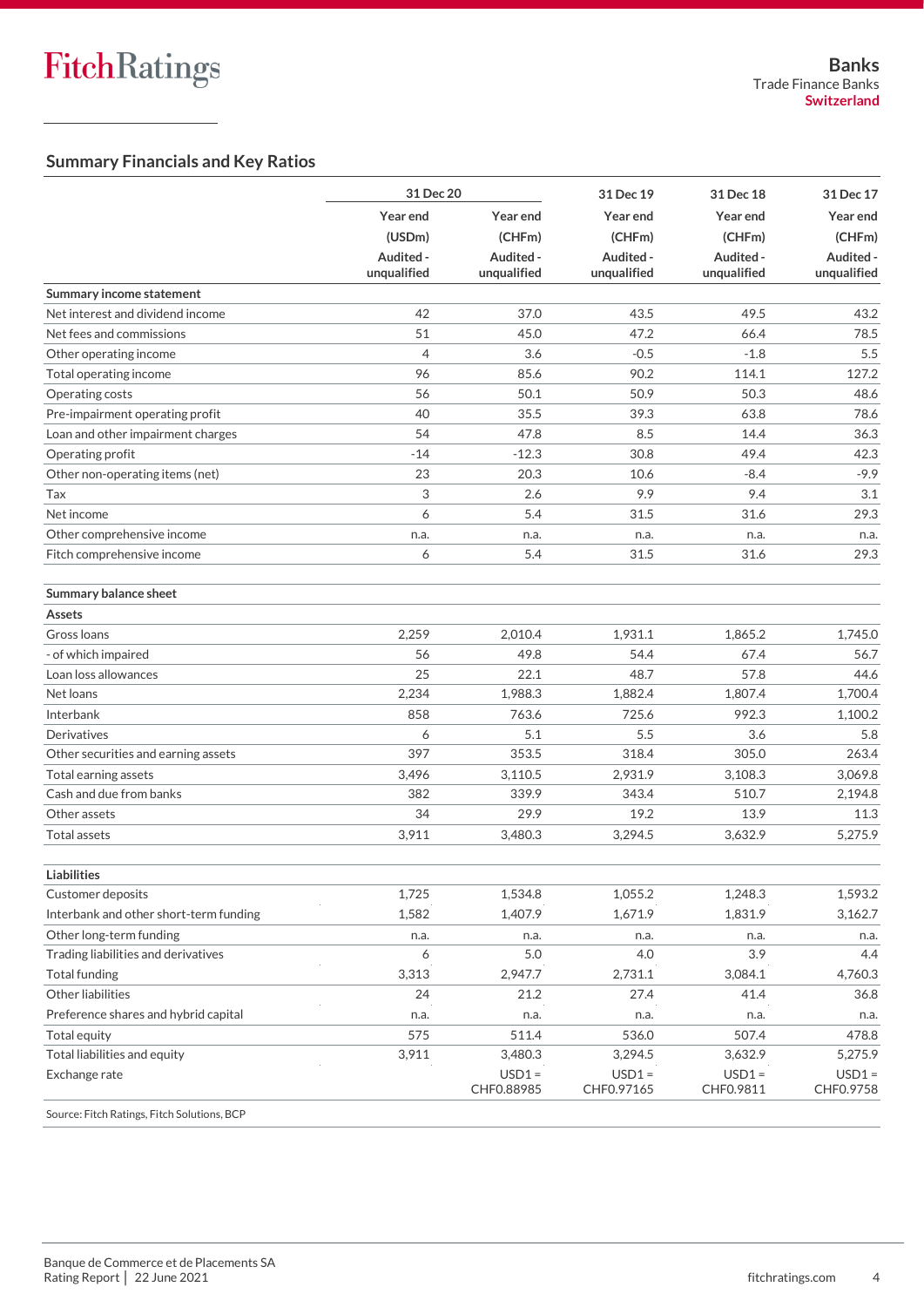## **Summary Financials and Key Ratios**

|                                             | 31 Dec 20 | 31 Dec 19 | 31 Dec 18 | 31 Dec 17 |
|---------------------------------------------|-----------|-----------|-----------|-----------|
| Ratios (annualised as appropriate)          |           |           |           |           |
| Profitability                               |           |           |           |           |
|                                             |           |           |           |           |
| Operating profit/risk-weighted assets       | $-0.4$    | 0.9       | 1.6       | 1.5       |
| Net interest income/average earning assets  | 1.3       | 1.5       | 1.6       | 1.5       |
| Non-interest expense/gross revenue          | 58.5      | 56.4      | 44.1      | 38.2      |
| Net income/average equity                   | 1.0       | 6.1       | 6.4       | 6.3       |
| Asset quality                               |           |           |           |           |
| Impaired loans ratio                        | 2.5       | 2.8       | 3.6       | 3.3       |
| Growth in gross loans                       | 4.1       | 3.5       | 6.9       | 24.3      |
| Loan loss allowances/impaired loans         | 44.4      | 89.5      | 85.8      | 78.7      |
| Loan impairment charges/average gross loans | 2.8       | 0.5       | 0.9       | 2.5       |
| Capitalisation                              |           |           |           |           |
| Common equity tier 1 ratio                  | 14.2      | 14.0      | 14.8      | 15.7      |
| Fully loaded common equity tier 1 ratio     | n.a.      | n.a.      | n.a.      | n.a.      |
| Tangible common equity/tangible assets      | 14.7      | 16.3      | 14.0      | 9.1       |
| Basel leverage ratio                        | 11.3      | 11.0      | 10.4      | 7.4       |
| Net impaired loans/common equity tier 1     | 5.8       | 1.2       | 2.1       | 2.8       |
| <b>Funding and liquidity</b>                |           |           |           |           |
| Loans/customer deposits                     | 131.0     | 183.0     | 149.4     | 109.5     |
| Liquidity coverage ratio                    | 165.0     | 199.6     | n.a.      | 98.5      |
| Customer deposits/funding                   | 52.2      | 38.7      | 40.5      | 33.5      |
| Net stable funding ratio                    | n.a.      | n.a.      | n.a.      | n.a.      |
| Source: Fitch Ratings, Fitch Solutions, BCP |           |           |           |           |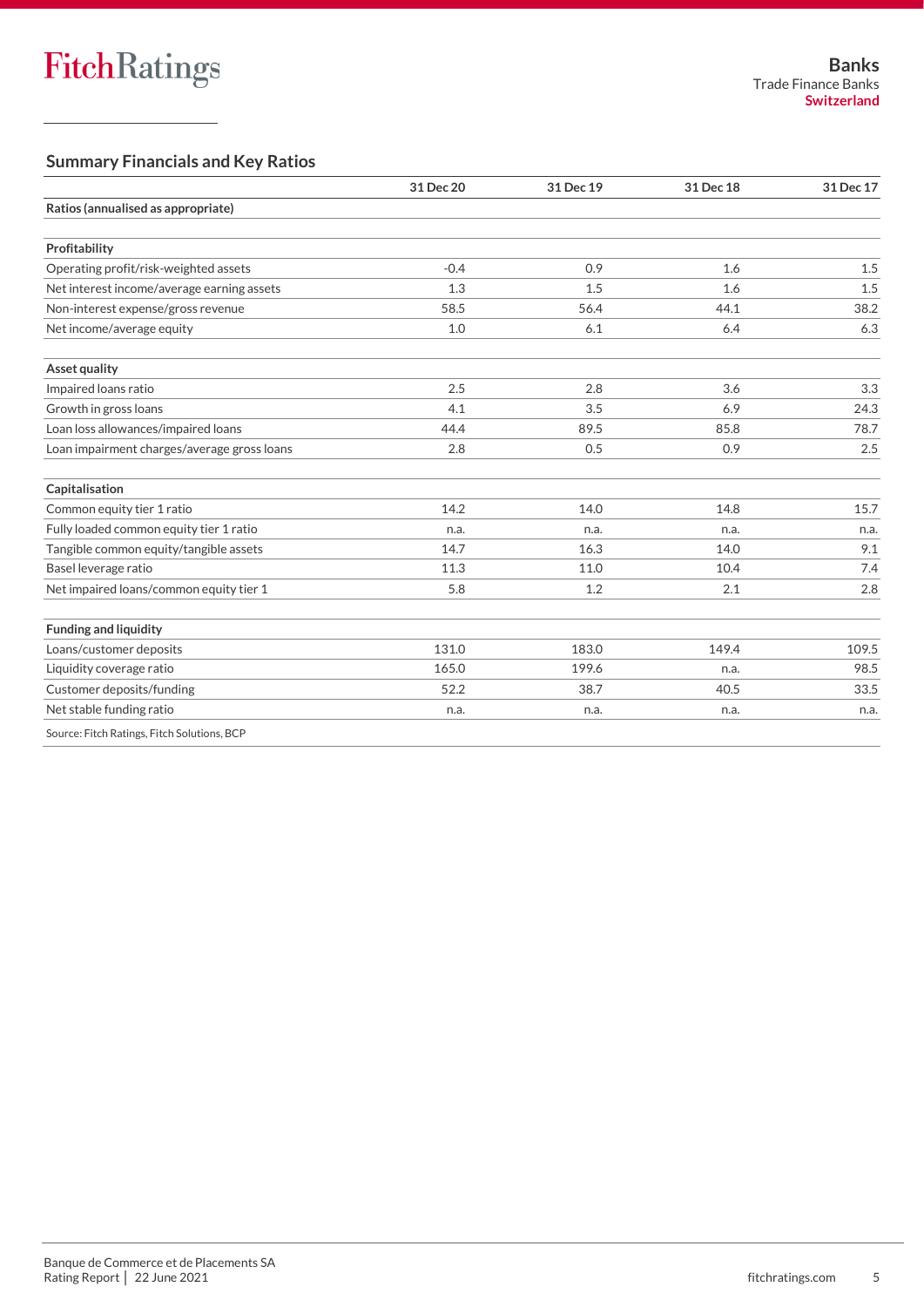## **Key Financial Metrics – Latest Developments**

## **Asset Quality Negatively Affected by Fraud Cases**

BCP's operations in emerging market countries typically involve higher risk than domesticallyfocused retail and commercial banking activities. BCP's impaired loans ratio remained fairly stable at end-2020 at about 2.5% (including loans to banks and off-balance sheet exposures, impaired exposures/total exposures were 1.0% and also stable).

Stability in asset quality ratios is partly the result of the bank writing-off credit claims it deemed unrecoverable and continued credit expansion during the year. Write-offs, which were a key driver of the bank's high LICs for 2020, were mostly from BCP's exposure to fraud cases in Asia and the UAE. These cases were largely systemic for banks involved in trade finance activities and exceptional for BCP considering its record of goodloan quality. We do not expect these high LICs to be repeated in 2021 as BCP substantially increased transaction monitoring and is focusing on long-standing customer relationships for new business.

## **Profitability Improvement Expected**

BCP's revenue was fairly resilient in 2020 (minus 5% yoy) considering the significant disruption in trade flows from the global pandemic. Lower securities income as the bank strengthened its liquidity buffer, and negative currency translation impacts also weighed on the bank's performance. The cost of credit risk pushed BCP's operating profit into negative territory in 2020 and the bank reversed some of its provision for general banking risks to smooth earnings.

Business volumes picked up considerably towards year-end and we believe this momentum has carried over into 2021 with trade flows picking up and key commodities in high demand. We believe cautious business expansion, continued cost control and lower LICs than in 2020 will lead the bank's operating profitability to improve over the next two years.

## **Adequate Capital Buffers**

The negative outlook on our assessment of BCP's capitalisation and leverage reflects increased vulnerability to shocks in the pandemic context given the bank's small capital base in absolute terms, although the bank maintains a satisfactory buffer above regulatory requirements. BCP compares well with peers on a leverage ratio basis (11.3% at end-2020) and its common equity Tier 1 ratio of 14.2% at end-2020 provided it with 3.7pp (CHF125 million) of buffer above its regulatory requirement.

BCP has adequate capital management with comprehensive stress-testing, and the short maturity of BCP's transactions allows it to quickly scale down its RWAs and strengthen its capital ratios when needed. The bank is mindful of managing exposures to individual counterparties in line with its large exposure limit, which is typically a constraint for smaller trade finance specialists like BCP and its direct peers. Dividend payouts have been moderate in recent years and BCP did not propose a dividend with respect to 2020 results.

## **Generally Stable Funding, Despite Concentrations**

The bank gathers a large part of its funding on the interbank market and in the form of deposits from banks in developing countries. The latter originate from BCP's trade finance operations as the transactions are largely cash-collateralised. Deposits from corporate entities form the second pillar of BCP's funding.

Both of these funding sources are concentrated and can expose BCP to higher liquidity risks compared to retail deposits, but positively the bank's business is mostly short-term and driven by the amount of available resources. BCP is attentive to liquidity risk management and has conservative limits and stress testing policies in place. The bank's liquidity coverage ratio has averaged 170% throughout 2020 and is managed with a comfortable buffer above the 100% minimum requirement.

## **Note on Charts**

Black dashed lines in the charts represent indicative quantitative ranges and corresponding implied scores for Fitch's core financial metrics for banks operating in the environments that Fitch scores in the 'bbb' category.

Peer average includes Banque de Commerce et de Placements SA (VR: 'bbb-'), Union de Banques Arabes et Francaises - U.B.A.F. (bb-), Arap Turk Bankasi A.S. (b+), Banca UBAE S.p.A. (b+), FIMBank p.l.c. (b) and Trade Bank of Iraq (b-). Trade Bank of Iraq was excluded from the latest average calculation due to data unavailability.





Source: Fitch Ratings, banks

## **Operating Profit**



Source: Fitch Ratings, banks

## **Regulatory Capital**

(% of risk-weighted assets)



Source: Fitch Ratings, banks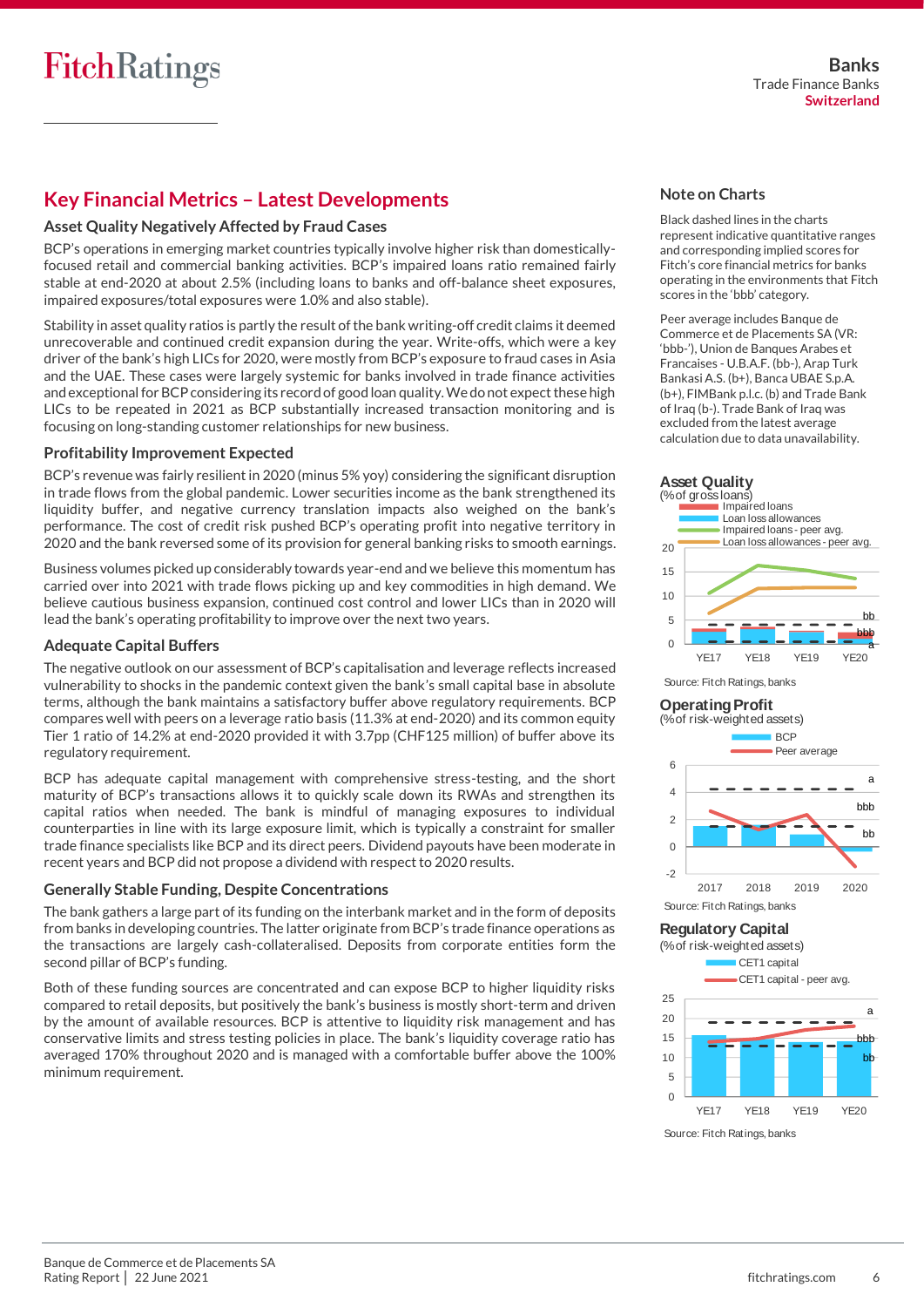## **Institutional Support Assessment**

| <b>Institutional Support</b>                                    |           |         | Value      |
|-----------------------------------------------------------------|-----------|---------|------------|
| Parent IDR                                                      |           |         | $B+$       |
| Total Adjustments (notches)                                     |           |         |            |
| <b>Institutional Support:</b>                                   |           |         | N/A        |
| <b>Support Factors (negative)</b>                               | Equalised | 1 Notch | 2+ Notches |
| Parent ability to support and subsidiary ability to use support |           |         |            |
| Parent/group regulation                                         |           |         |            |
| Relative size                                                   |           |         |            |
| Country risks                                                   |           |         |            |
| Parent Propensity to Support                                    |           |         |            |
| Role in group                                                   |           |         |            |
| Potential for disposal                                          |           |         |            |
| Implication of subsidiary default                               |           |         |            |
| Integration                                                     |           |         |            |
| Size of ownership stake                                         |           |         |            |
| Support track record                                            |           |         |            |
| Subsidiary performance and prospects                            |           |         |            |
| <b>Branding</b>                                                 |           |         |            |
| Legal commitments                                               |           |         |            |
| Cross-default clauses                                           |           |         |            |

BCP is 69%-owned by Borak SA, a holding company controlled by the Turkish Karamehmet family, and YKB (B+/Negative/b+) is the minority owner. We believe that BCP's owners would be the primary source of external support if needed and base the Support Rating on our view of the likelihood of support from YKB, because Borak SA's ability to support BCP cannot be determined reliably. In Fitch's view, shareholder support is possible but cannot be relied on, considering YKB's weak credit profile compared with BCP's as well as BCP's limited synergies with YKB.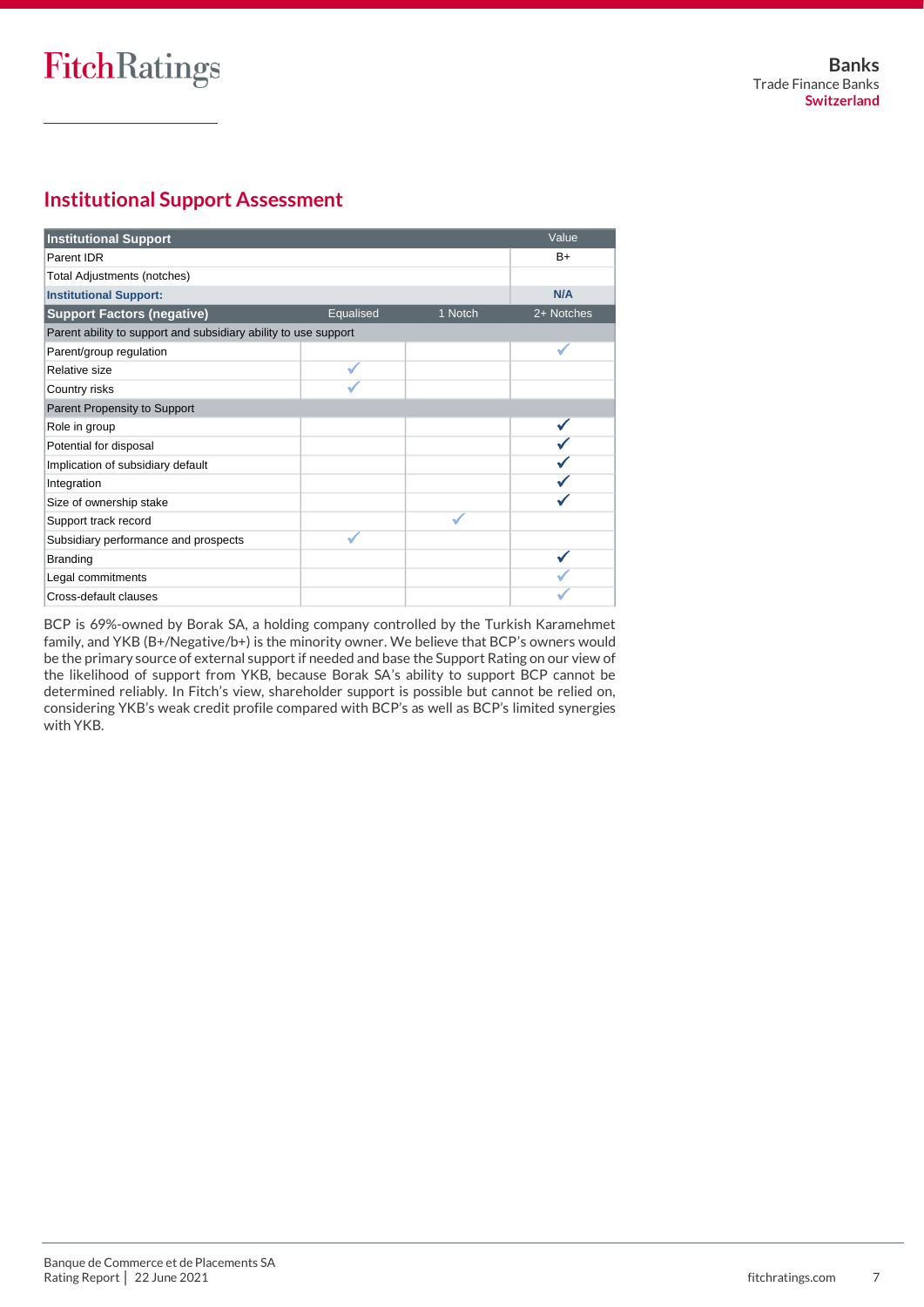2 1

**Banks Ratings Navigator**

## **Environmental, Social and Governance Considerations**

#### **FitchRatings Banque de Commerce et de Placements SA**

#### **Credit-Relevant ESG Derivation**

| <b>Credit-Relevant ESG Derivation</b>                                     |                                                                                                                                                                                            |                  |  |                      | <b>Overall ESG Scale</b> |
|---------------------------------------------------------------------------|--------------------------------------------------------------------------------------------------------------------------------------------------------------------------------------------|------------------|--|----------------------|--------------------------|
| Banque de Commerce et de Placements SA has 5 ESG potential rating drivers | Banque de Commerce et de Placements SA has exposure to compliance risks including fair lending practices, mis-selling, repossession/foreclosure practices, consumer data protection (data) | kev driver       |  | issues               |                          |
| security) but this has very low impact on the rating.                     | Governance is minimally relevant to the rating and is not currently a driver.                                                                                                              | driver           |  | <i><b>ISSUES</b></i> |                          |
|                                                                           |                                                                                                                                                                                            | potential driver |  | <b>issue</b>         |                          |

#### **Environmental (E)**

**Governance (G)**

| <b>General Issues</b>                                         | <b>E</b> Score | <b>Sector-Specific Issues</b>                                                                                                                            | Reference                                                               |                | <b>E</b> Scale |
|---------------------------------------------------------------|----------------|----------------------------------------------------------------------------------------------------------------------------------------------------------|-------------------------------------------------------------------------|----------------|----------------|
| <b>GHG Emissions &amp; Air Quality</b>                        | $\overline{1}$ | n.a.                                                                                                                                                     | In.a.                                                                   | 5              |                |
| Energy Management                                             |                | n.a.                                                                                                                                                     | In.a.                                                                   | 4              |                |
| Water & Wastewater Management                                 | 1              | n.a.                                                                                                                                                     | In.a.                                                                   | 3              |                |
| Waste & Hazardous Materials<br>Management; Ecological Impacts |                | n.a.                                                                                                                                                     | In.a.                                                                   | $\overline{2}$ |                |
| Exposure to Environmental<br>Impacts                          | $\overline{2}$ | Impact of extreme weather events on assets and/or operations and<br>corresponding risk appetite & management; catastrophe risk; credit<br>concentrations | Company Profile; Management &<br>Strategy; Risk Appetite; Asset Quality |                |                |
| Social (S)                                                    |                |                                                                                                                                                          |                                                                         |                |                |
| <b>General Issues</b>                                         | S Score        | <b>Sector-Specific Issues</b>                                                                                                                            | Reference                                                               |                | <b>S</b> Scale |

| <b>General Issues</b>                                            | S Score                  | <b>Sector-Specific Issues</b>                                                                                                                                    | Reference                                                                          |                          | S Scale        |
|------------------------------------------------------------------|--------------------------|------------------------------------------------------------------------------------------------------------------------------------------------------------------|------------------------------------------------------------------------------------|--------------------------|----------------|
| Human Rights, Community<br>Relations, Access & Affordability     | $\overline{\phantom{0}}$ | Services for underbanked and underserved communities: SME and<br>community development programs; financial literacy programs                                     | Company Profile; Management &<br>Strategy; Risk Appetite                           | 5                        |                |
| Customer Welfare - Fair<br>Messaging, Privacy & Data<br>Security | 3                        | Compliance risks including fair lending practices, mis-selling,<br>repossession/foreclosure practices, consumer data protection (data<br>security)               | Operating Environment; Company<br>Profile; Management & Strategy; Risk<br>Appetite | 4                        |                |
| <b>Labor Relations &amp; Practices</b>                           | $\overline{\phantom{0}}$ | Impact of labor negotiations, including board/employee compensation<br>and composition                                                                           | Company Profile; Management &<br>Strategy                                          |                          |                |
| Employee Wellbeing                                               |                          | n.a.                                                                                                                                                             | In.a.                                                                              | $\overline{\phantom{a}}$ |                |
| <b>Exposure to Social Impacts</b>                                | $\overline{2}$           | Shift in social or consumer preferences as a result of an institution's<br>social positions, or social and/or political disapproval of core banking<br>practices | Company Profile; Financial Profile                                                 |                          |                |
| Governance (G)                                                   |                          |                                                                                                                                                                  |                                                                                    |                          |                |
| <b>General Issues</b>                                            | G Score                  | <b>Sector-Specific Issues</b>                                                                                                                                    | Reference                                                                          |                          | <b>G</b> Scale |
|                                                                  |                          |                                                                                                                                                                  |                                                                                    |                          |                |

| Management Strategy           |   | Operational implementation of strategy                                                                                                                                                                    | Management & Strategy                                                         |  |
|-------------------------------|---|-----------------------------------------------------------------------------------------------------------------------------------------------------------------------------------------------------------|-------------------------------------------------------------------------------|--|
| Governance Structure          | 3 | Board independence and effectiveness; ownership concentration;<br>protection of creditor/stakeholder rights; legal /compliance risks;<br>business continuity; key person risk; related party transactions | Management & Strategy; Earnings &<br>Profitability: Capitalisation & Leverage |  |
| Group Structure               |   | Organizational structure; appropriateness relative to business model;<br>opacity; intra-group dynamics; ownership                                                                                         | Company Profile                                                               |  |
| <b>Financial Transparency</b> |   | Quality and frequency of financial reporting and auditing processes                                                                                                                                       | Management & Strategy                                                         |  |
|                               |   |                                                                                                                                                                                                           |                                                                               |  |

Unless otherwise disclosed in this section, the highest level of ESG credit relevance is a score of '3'. This means ESG issues are credit-neutral or have only a minimal credit impact on the entity, either due to their nature or the way in which they are being managed by the entity. For more information on Fitch's ESG Relevance Scores, visi[t www.fitchratings.com/esg.](http://www.fitchratings.com/esg)

not a rating driver

**How to Read This Page**<br>ESG scores range from 1 to 5 based on a 15-level color gradation. Red (5) is<br>most relevant and green (1) is least relevant.

4 issues 5 issues

The Environmental (E.), Social (SI) and Governance (G) tables break out the individual components of secale. The right-hand box shows the aggregate E, S, or G score. General Issues are relevant across all markets with Sect

The Credit-Relevant ESG Derivation table shows the overall ESG score. This credit-Relevance of combined E, S and G issues to the entity's credit relevance of combined E, S and G issues to the entity's credit rating. The t

Classification of ESG issues has been developed from Fitch's sector ratings<br>criteria. The General Issues and Sector-Specific Issues draw on the<br>classification standards published by the United Nations Principles for<br>Respon (SASB).

**Sector references** in the scale definitions below refer to Sector as displayed in the Sector Details box on page 1 of the navigator.

|                | <b>CREDIT-RELEVANT ESG SCALE</b>                                                                                                                                                                    |  |  |  |  |  |  |
|----------------|-----------------------------------------------------------------------------------------------------------------------------------------------------------------------------------------------------|--|--|--|--|--|--|
|                | How relevant are E. S and G issues to the overall credit rating?                                                                                                                                    |  |  |  |  |  |  |
| 5              | Highly relevant, a key rating driver that has a significant impact on<br>the rating on an individual basis. Equivalent to "higher" relative<br>importance within Navigator.                         |  |  |  |  |  |  |
| $\overline{4}$ | Relevant to rating, not a key rating driver but has an impact on the<br>rating in combination with other factors. Equivalent to "moderate"<br>relative importance within Navigator.                 |  |  |  |  |  |  |
| 3              | Minimally relevant to rating, either very low impact or actively<br>managed in a way that results in no impact on the entity rating.<br>Equivalent to "lower" relative importance within Navigator. |  |  |  |  |  |  |
| $\overline{2}$ | Irrelevant to the entity rating but relevant to the sector.                                                                                                                                         |  |  |  |  |  |  |
| п              | Irrelevant to the entity rating and irrelevant to the sector.                                                                                                                                       |  |  |  |  |  |  |